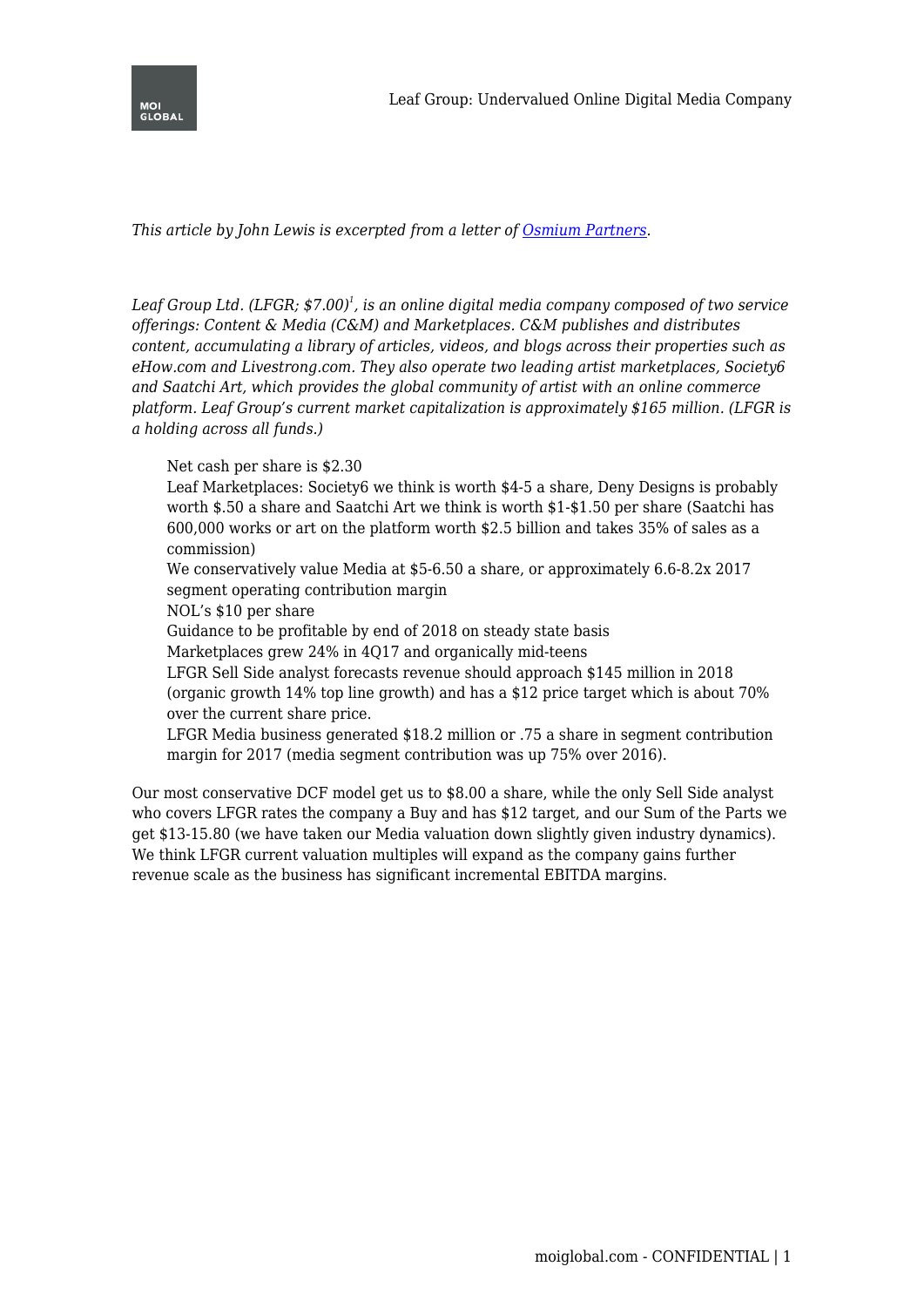



Below is a thumbnail of LiveStrong, which has 28 million unique monthly users.

Below is one of Leaf Group's Marketplace companies, Saatchi Art, the company takes 35% of transaction revenue:



Leaf should approach close to \$150 million in revenue between Media and their e-commerce Marketplaces business segments and the business is valued at \$110 million net of cash: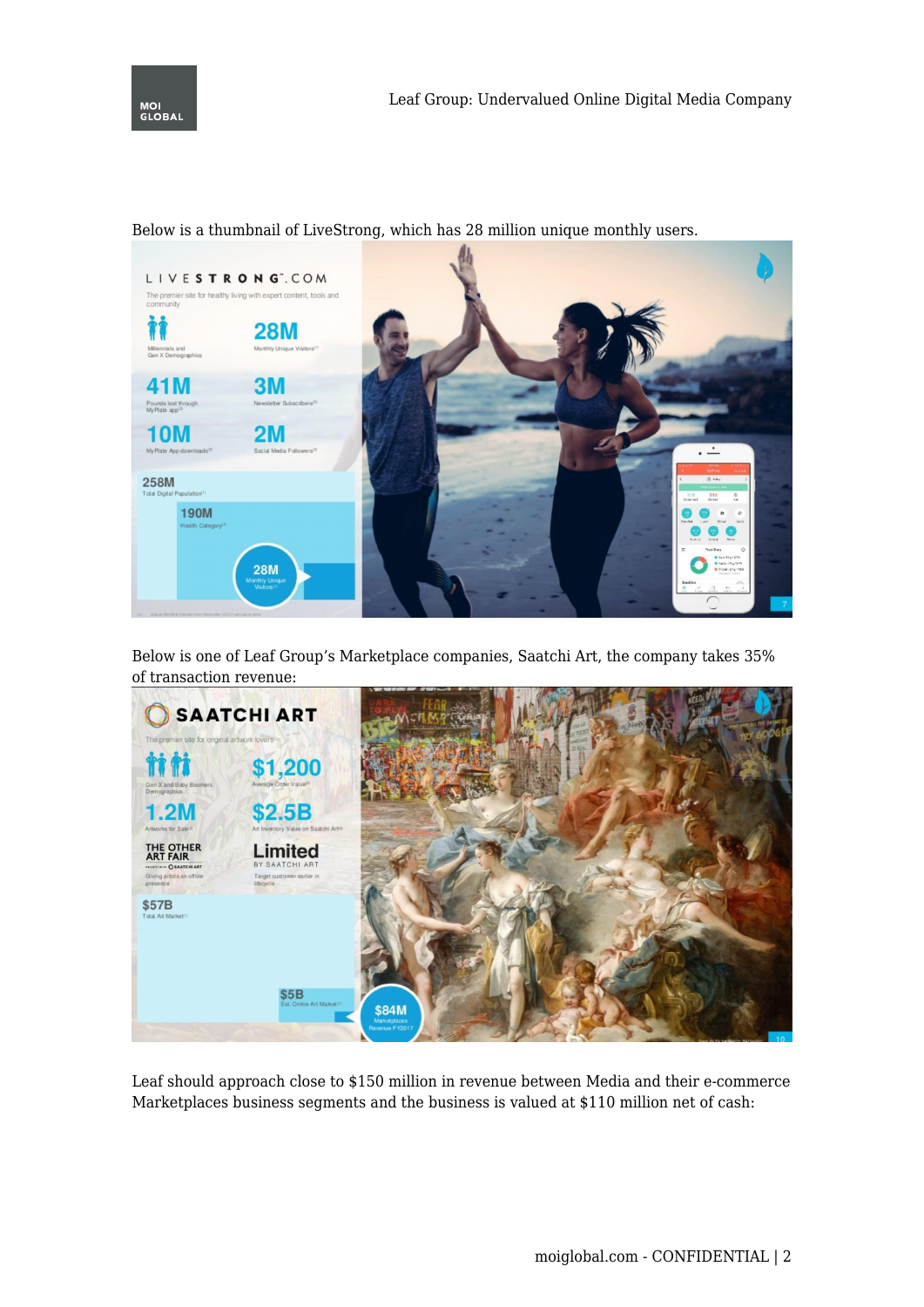

## Media Advertising Monetization Business Model



Source: [Leaf Group Latest Investor Presentation](http://s1.q4cdn.com/725197287/files/doc_presentations/2017/LG_IR_Deck_Update-030118-FINAL-FOR-DISTRIBUTION.pdf).

There are tremendous benefits to scale in online media. The big catalyst is to move up the ad stack in terms of monetization. There is a 10x difference in monetization for the same ad depending if you use Google Adsense \$1 (this is why Google is a \$500 billion company) to direct, \$10 in revenue per thousand impressions.

KKR acquired WebMD for \$2.8 billion in July 2018 and Everyday (EVDY) was acquired for